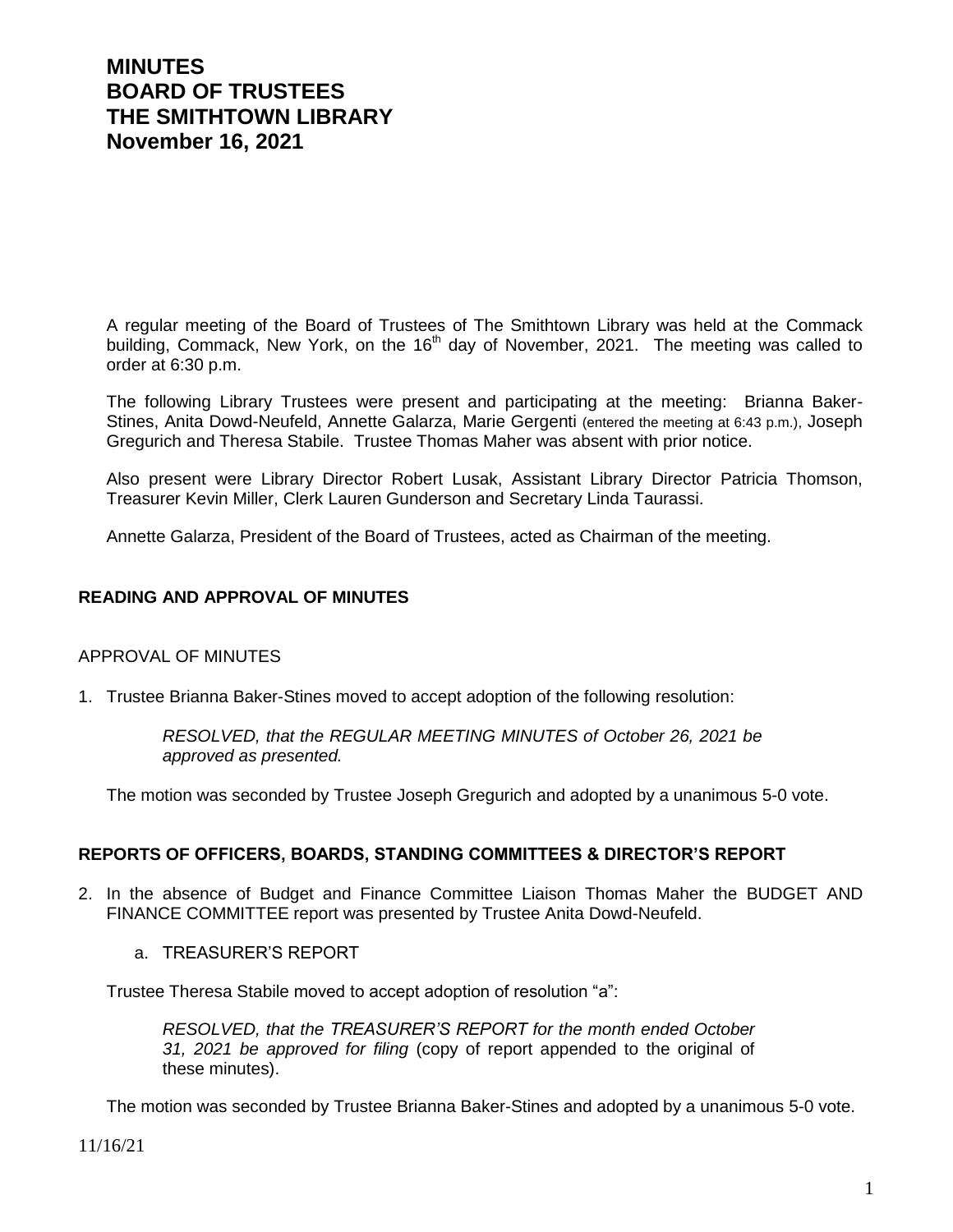## b. WARRANTS

Trustee Brianna Baker-Stines moved to accept adoption of resolution "b":

*RESOLVED, that the following WARRANTS be approved for payment:*

|     | Warrant #21-November      | ("L" fund) PREPAYS                       | \$19,557.21  |
|-----|---------------------------|------------------------------------------|--------------|
| II. | Warrant #21-November      | ("L" fund) WARRANT                       | \$320,401.50 |
|     | iii. Warrant #21-November | ("M" fund) WARRANT                       | 17.57        |
|     | iv. Warrant #21-November  | (PAYROLL #22 - 10/29/2021) \$ 283,536.93 |              |
|     | v. Warrant #21-November   | (PAYROLL #23 - 11/12/2021) \$ 271,419.40 |              |

The motion was seconded by Trustee Theresa Stabile and adopted by a unanimous 5-0 vote.

c. NYS RETIREMENT – Annual Invoice

Trustee Theresa Stabile moved to accept adoption of resolution "c":

*RESOLVED, that the Board of Trustees of The Smithtown Library authorizes the Business Manager to prepay the 2022 NYS Retirement annual invoice, due December 15, 2021, in the amount of \$1,034,654.00 (NOTE: the prepayment amount recognizes a discount of \$8,197.00).*

The motion was seconded by Trustee Brianna Baker-Stines and adopted by a unanimous 5-0 vote.

d. BUDGET TRANSFER

Trustee Theresa Stabile moved to accept adoption of resolution "d":

*RESOLVED, that the Business Manager is authorized to execute a budget transfer in the amount of \$7,678.00 to decrease budget line L.4120 (Recordings) and increase budget line L.4100 (Books).* 

The motion was seconded by Trustee Brianna Baker-Stines and adopted by a unanimous 5-0 vote.

- 3. The PERSONNEL COMMITTEE report was presented by Personnel Committee Liaison Brianna Baker-Stines.
	- a. PERSONNEL CHANGE

Trustee Anita Dowd-Neufeld moved to accept adoption of resolution "a":

*RESOLVED, that the following PERSONNEL changes be approved as presented:*

*Full-time appointment:*

*i. Release of Amy Stalzer, Circulation Department, Commack building, from a part-time Library Clerk position into a permanent full-time Library Clerk position, Circulation Department, Commack building, at an annual rate of pay of \$42,302.00, subject to a 26-week probationary period, effective November 17, 2021 (to fill the vacancy created by the reassignment of Christina Chiara to the Technical Services Department, Nesconset building, effective 8/24/21).*

The motion was seconded by Trustee Theresa Stabile and adopted by a unanimous 5-0 vote.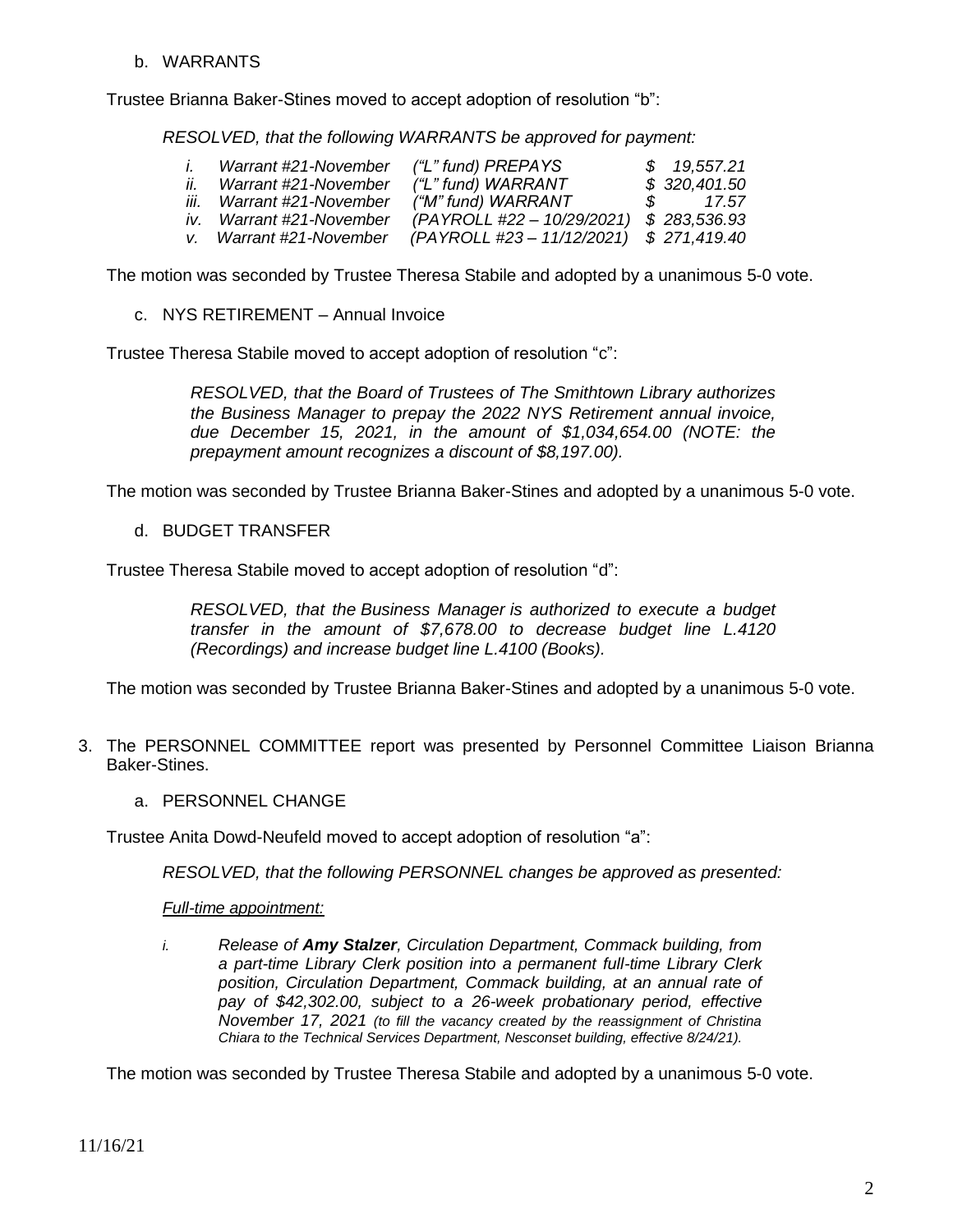b*. CONFERENCE / WORKSHOP / WEBINAR ATTENDANCE REQUESTS*

Trustee Anita Dowd-Neufeld moved to accept adoption of resolution "b":

*RESOLVED, that the following conference requests set forth hereinafter are hereby approved:*

- *i. That Library Director Robert Lusak, Administration Department, Nesconset building, be authorized to attend, on paid release time, the "Public Library Association 2022 National Conference", sponsored by the Public Library Association Division of the American Library Association, to be held in Portland, OR, from March 22, 2022 through March 26, 2022, with reimbursement for reasonable expenses incurred with the display of certified receipts.*
- *ii. That Assistant Library Director Patricia Thomson, Administration Department, Nesconset building, be authorized to attend, on paid release time, the "Public Library Association 2022 National Conference", sponsored by the Public Library Association Division of the American Library Association, to be held in Portland, OR, from March 22, 2022 through March 26, 2022, with reimbursement for reasonable expenses incurred with the display of certified receipts.*
- *iii. That Librarian II Kelly Filippone, Reference Department/LI Room, Smithtown building, be authorized to attend, on paid release time, the Reference and Adult Services Division of the Suffolk County Library Association (RASD) Annual Luncheon, to be held at Bayport-Blue Point Library, Blue Point, NY, on December 7, 2021, with reimbursement for actual and necessary expenses not to exceed \$31.00.*

The motion was seconded by Trustee Theresa Stabile and adopted by a unanimous 5-0 vote.

- 4. There was no report of the BUILDINGS AND GROUNDS COMMITTEE
- *5.* There was no report of the COMMUNICATIONS COMMITTEE
- 6. DIRECTOR'S REPORT

The Library Director presented his Director's Report that had been submitted previously to the Library Board (copy of report appended to the original of these minutes).

## **UNFINISHED BUSINESS**

There was no unfinished business.

## **PUBLIC COMMENTS**

There were no public comments.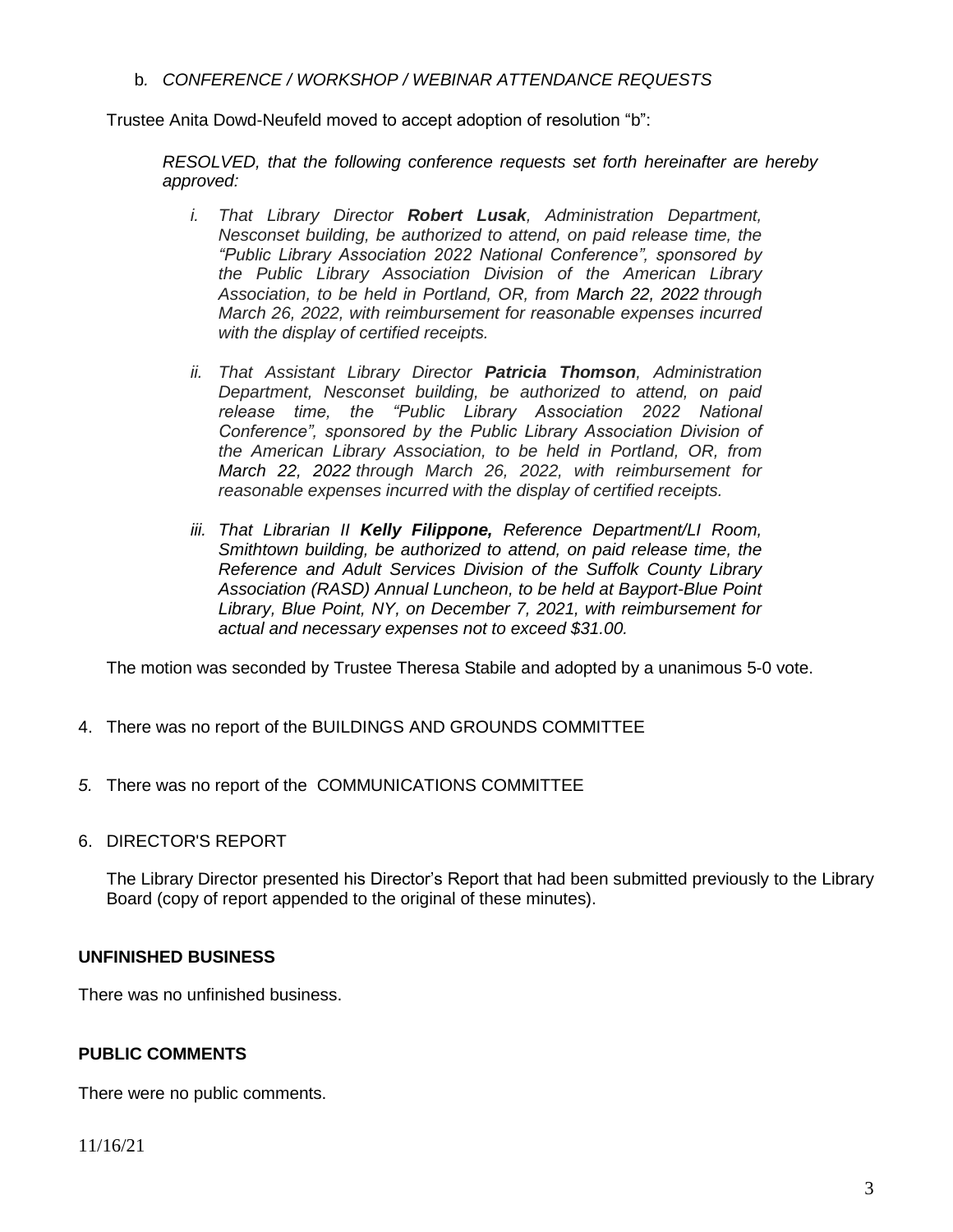# **Trustee Marie Gergenti entered the meeting at 6:43 p.m.**

# **NEW BUSINESS**

7. CONTRACT – Monthly Newsletter – Sterling North America

Trustee Brianna Baker-Stines moved to accept adoption of the following resolution:

*RESOLVED, that the Board of Trustees of The Smithtown Library does hereby authorize the Library Director to enter into a contract, subject to verification of insurance requirements, with Sterling North America, Inc., for the purpose of printing the Library District's monthly newsletter; monthly cost to be based upon the number of issues and number of* pages *per issue; to commence January 1, 2022 and run through December 31, 2022, as per quotes submitted by RFP (NOTE: expenses are not to exceed \$19,999.00).*

After discussion, the motion was seconded by Trustee Anita Dowd-Neufeld and adopted by a unanimous 6-0 vote.

8. CONTRACT - Spotlight Publication - Sterling North America

Trustee Brianna Baker-Stines moved to accept adoption of the following resolution:

*RESOLVED*, *that the Board of Trustees of The Smithtown Library does hereby authorize the Library Director to enter into a contract, subject to verification of insurance requirements, with Sterling North America, Inc., for the purpose of printing, folding and delivering the Library District's "Spotlight" publication, for the period January 1, 2022 through December 31, 2022, as per quotes submitted by RFP (postage directly paid for by the Library) (NOTE: expenses are not to exceed \$19,999.00).*

After discussion, the motion was seconded by Trustee Marie Gergenti and adopted by a unanimous 6-0 vote.

9. SCLS - 2022 Proposed Operating Budget

Trustee Brianna Baker-Stines moved to accept adoption of the following resolution:

*RESOLVED, that the Board of Trustees of The Smithtown Library does hereby approve the proposed SCLS Fiscal Year 2022 Operating Budget.*

After discussion, the motion was seconded by Trustee Theresa Stabile and adopted by a unanimous 6-0 vote.

10. REVISED POLICY – Maintenance Of Public Order On Library Property [Policy 700-10] (1<sup>st</sup> reading)

Trustee Brianna Baker-Stines moved to waive the reading of the Maintenance Of Public Order On Library Property Policy [Policy 700-10]. After discussion, the motion was seconded by Trustee Anita Dowd-Neufeld and adopted by a unanimous 6-0 vote. The policy will be reviewed and voted on at the December board meeting.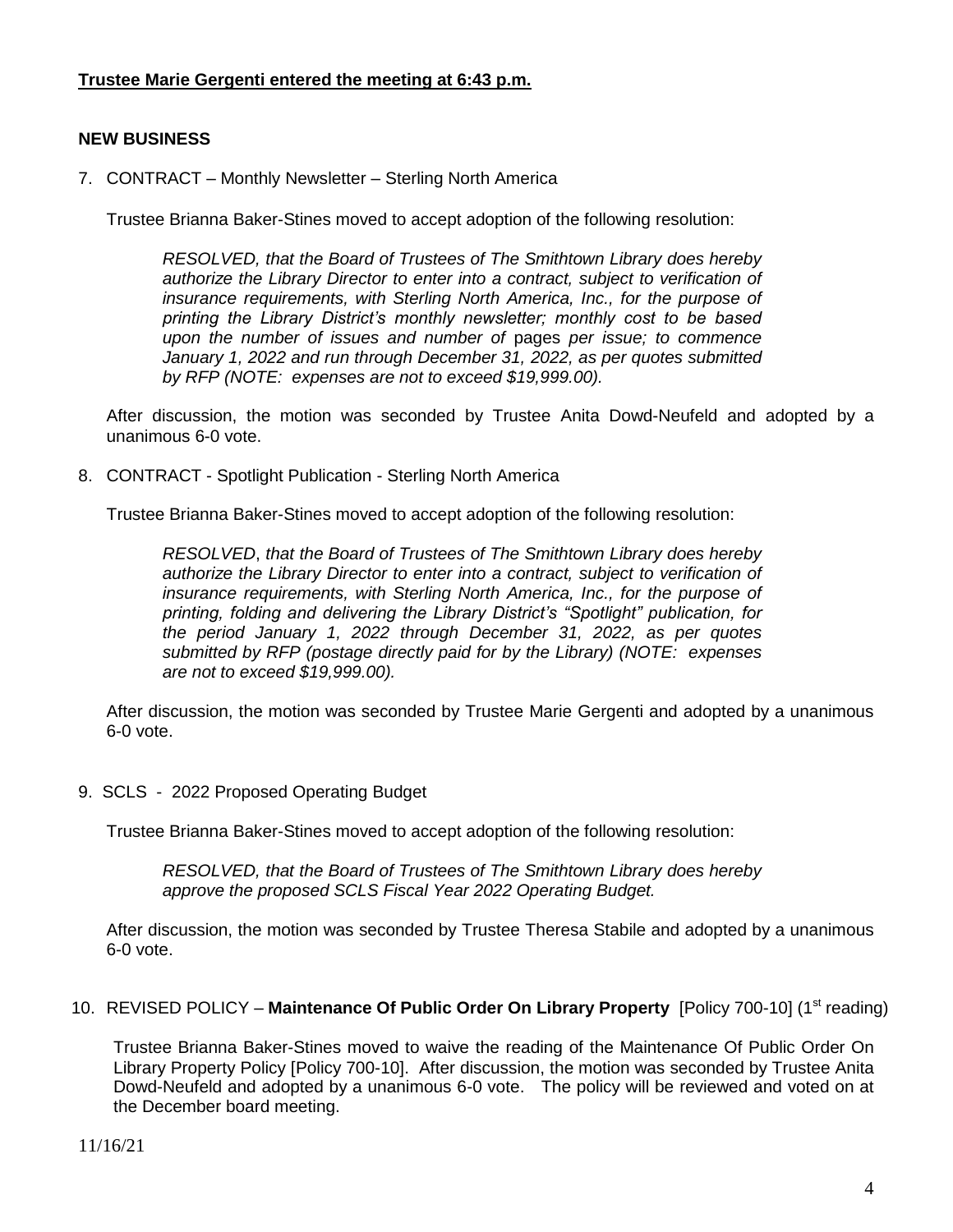## *STATUTORY AUTHORITY*

*The Board of Trustees of The Smithtown Library hereby adopts rules and regulations for the maintenance of order on Library property and to promulgate penalties for violations under the authority of NY Education Law §.*

#### *RULES AND REGULATIONS*

*COVID-19 Safety. All Library patrons and visitors on Library property must adhere to all the rules and regulations outlined in the Library's COVID-19 Re-Opening Safety Plan. The rules and regulations in the COVID-19 Re-Opening Safety Plan are to supersede the rules and regulations set forth in this policy and will be enforced as long as the Smithtown Library Board of Trustees deems necessary.*

*The Board of Trustees of The Smithtown Library has adopted the following rules and regulations:*

- **1.** *Behavior and Conduct: No person, either singly or in concert with others, shall:*
	- a. *Fail to comply with the lawful directives of Library supervisors or staff.*
	- b. *Sleep for prolonged periods of time.*
	- c. *Make unreasonable noise, use abusive or obscene language, make obscene gestures, or undertake an act of violence or breach of the peace on Library property.*
	- d. *Possess or use an alcoholic substance, an illicit narcotic substance, or a dangerous weapon or instrumentality on Library property.*
	- e. *Willfully misuse, mar, deface, damage or destroy Library property or equipment.*
	- f. *Disrupt, interfere with, or attempt to prevent the orderly conduct of lectures, patrons, meetings, or public events conducted at the Library.*
	- g. *Make excessive noise or undertake acts that are distracting or disruptive to an environment conducive to reading and study.* 
		- i. *Normal conversational noise levels are permitted for reference and circulation services only. Headphones and laptop computers may be used in the Library; however, noise from headphones and laptop computers must not be audible to others.*
		- ii. *No talking or whispering is allowed in areas of the Library designated as "silent" study spaces.*
		- iii. Cellular telephones may not be used anywhere in the Library except in cases of police or fire *emergency.*
		- iv. *No running, dancing or physical exercise is permitted within the Library unless undertaken in conjunction with a Library sponsored program.*
		- v. *Snoring is not permitted.*
- **2.** *Proper Dress, Foods and Beverages; Animals: The Board of Trustees of The Smithtown Library prohibits the following:*
	- a. *Dress/Hygiene. Entry into the Library shall, at all times, require regularly-accepted foot and bodily coverings; hygiene that is not disturbing to patrons or staff is to be observed.*
	- b. *Foods and Beverages. The eating of foods and/or drinking of beverages is not permitted in the public service areas. The eating and drinking of small snacks and covered drinks similar to those made available in the Library micro market is permitted, except in computer areas.*
	- c. *Animals. Except for service animals, no animals shall be brought into the Library.*
	- d. *Smoking: No smoking of any nature is permitted in Library buildings or on Library grounds. This includes but is not limited to, e-cigarettes, i.e., vaping.*
- **3.** *Loitering; Trespassing: The Board of Trustees of The Smithtown Library prohibits:*
	- a. *Loitering. Section 240.35 Penal Law provides in relevant part that any person who loiters in or about a building in violation of rules and regulations is guilty of disorderly conduct. It is expected that all patrons will engage in activity that are related to Library functions.*
	- b. *Trespassing. Section 140.05 Penal Law provides in relevant part that any person who unlawfully enters into or remains unlawfully in or upon the premises is guilty of trespass.*